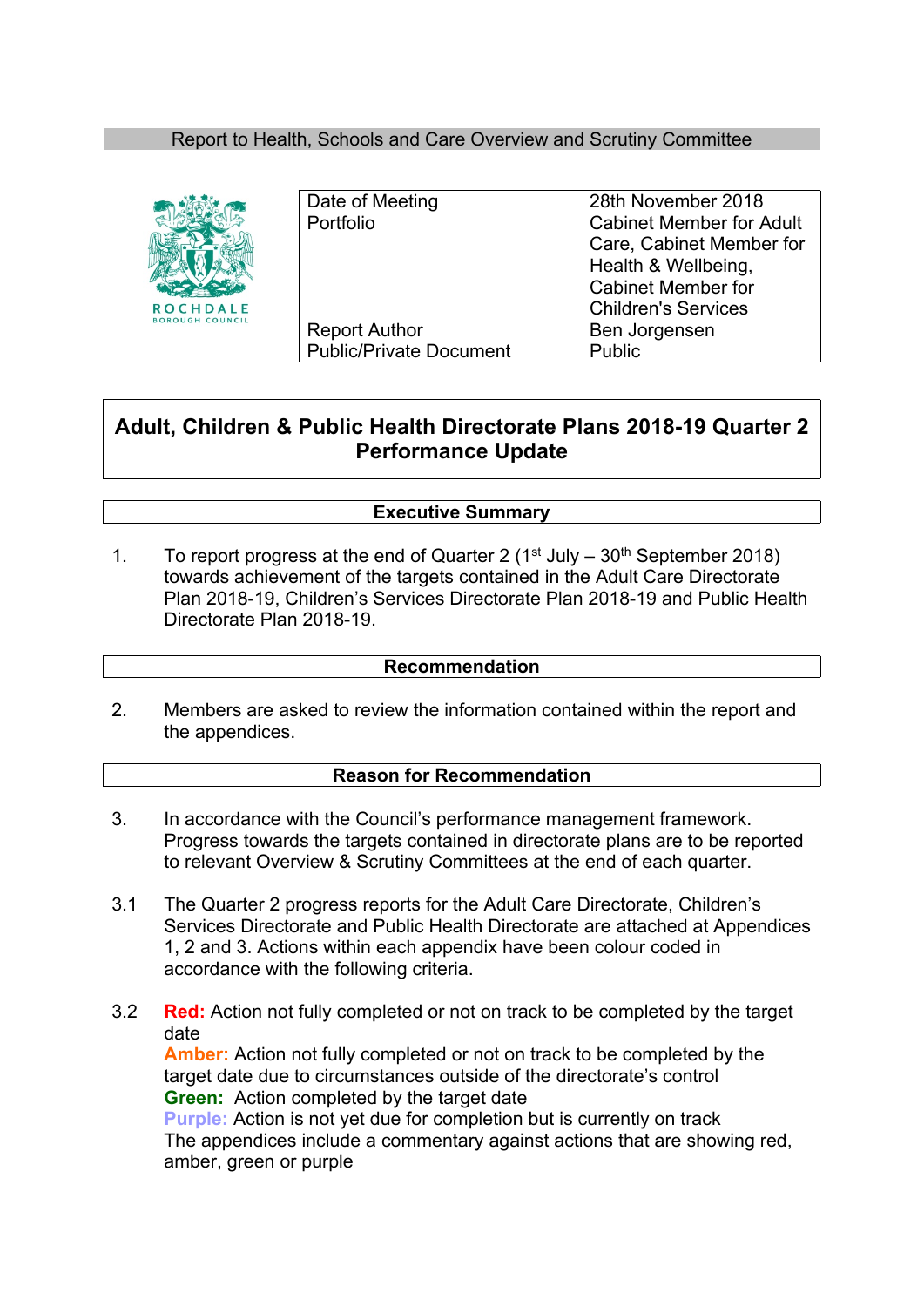3.3 This year the directorate plans are formatted differently to include milestones for each directorate action. This enables O&S to monitor the work that must be completed, to support achievement of the action

## **Key Points for Consideration**

#### 4. **Adult Care Directorate Plan 2018-19 Progress**

### Performance Overview

4.1 100% (6) of the actions included in the Directorate Plan 2018-19 are still ongoing. The chart below shows the overall performance of the Directorate in meeting its plan targets at the end of Quarter 2.



- 4.2 The actions that are not fully complete but are within the action due date (Purple) relate to:
	- $\triangleright$  Transformation of integrated services
	- $\triangleright$  Further development of support to improve outcomes for service users
	- $\triangleright$  Further development of mental health service arrangements
	- $\triangleright$  Increase the effectiveness of enablement and other services that reduce the need for hospital level care
	- $\triangleright$  Further develop support for younger people with learning disabilities
	- $\triangleright$  Further development of the service quality assurance function

### Quarter 2 Highlights

- 4.3 Work is ongoing with Pennine Acute relating to Discharge 2 Assess placements. Springhill is due to open imminently and Millfield opened on the 1st October 2018. Work is ongoing in the CCG for the joint funded personal health budgets. Ongoing work through deflections and care plans focusing on strengths based approaches means an increase in needs met in a different way. Work is ongoing re community person centred support meaning more people are having needs met informally or via universal services.
- 4.4 The final elements are to be put in place for the Mental Health leadership structure. There is now a dementia steering group which has been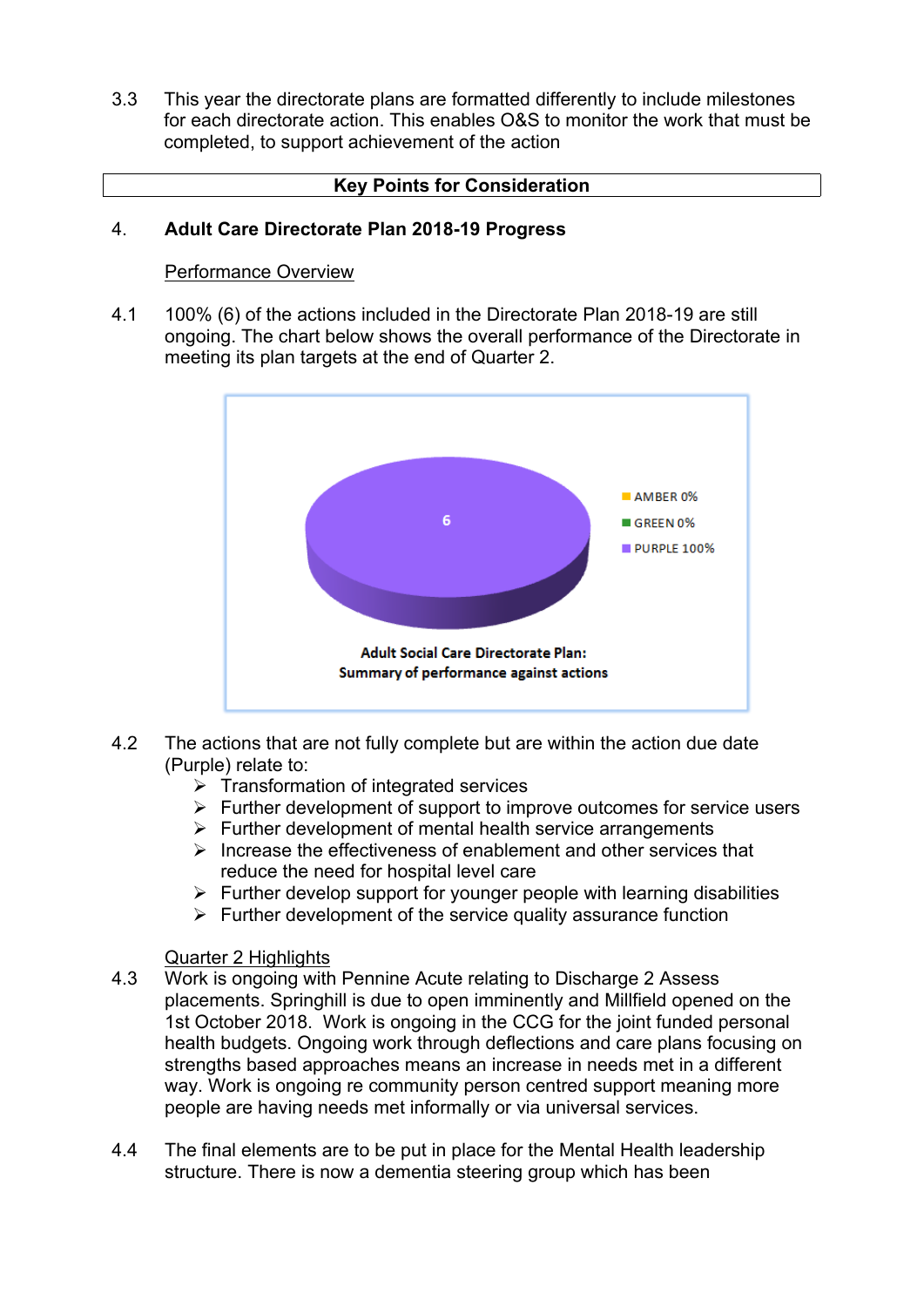established. The new AMHP(approved mental health practitioner) hub is now live.

- 4.5 Delayed Transfer of Care is still above prescribed target. Patient flow is improving with enhancements through the reablement service and 78% year to date were successfully reabled through our stars service. Currently, 86% of service users discharged from hospital into a reablement service are still at home 91 days after discharge; which is a good performance nationally.
- 4.6 Links have been established with children's services for joint working and work is underway on the transition project. Work is still ongoing with commissioners to increase the number of people with a learning disability who are in paid employment.
- 4.7 The internal enhanced quality assurance function is now in place with the current framework under review and redevelopment. There are CHC (Continuing Health Care) trials ongoing to test the process for joint health and social care assessments with an aim for early 2019 for joint packages of care. The managing allegations process and training has been delivered and continues to be embedded. The service completed all the mandatory GDPR audits in June and now a programme of review is to start - ensuring all recommendations are being addressed.

Performance Issues

4.8 None

#### 4.9 **Children's Services Directorate Plan 2018-19 Progress**

# Performance Overview

4.10 92% (12) actions included in the Directorate Plan 2018-19 are still ongoing. One further action has passed the action due date and is not complete. The chart below shows the overall performance of the Directorate in meeting its plan targets at the end of Quarter 2.



4.11 The actions that are not fully complete but are within the action date (Purple)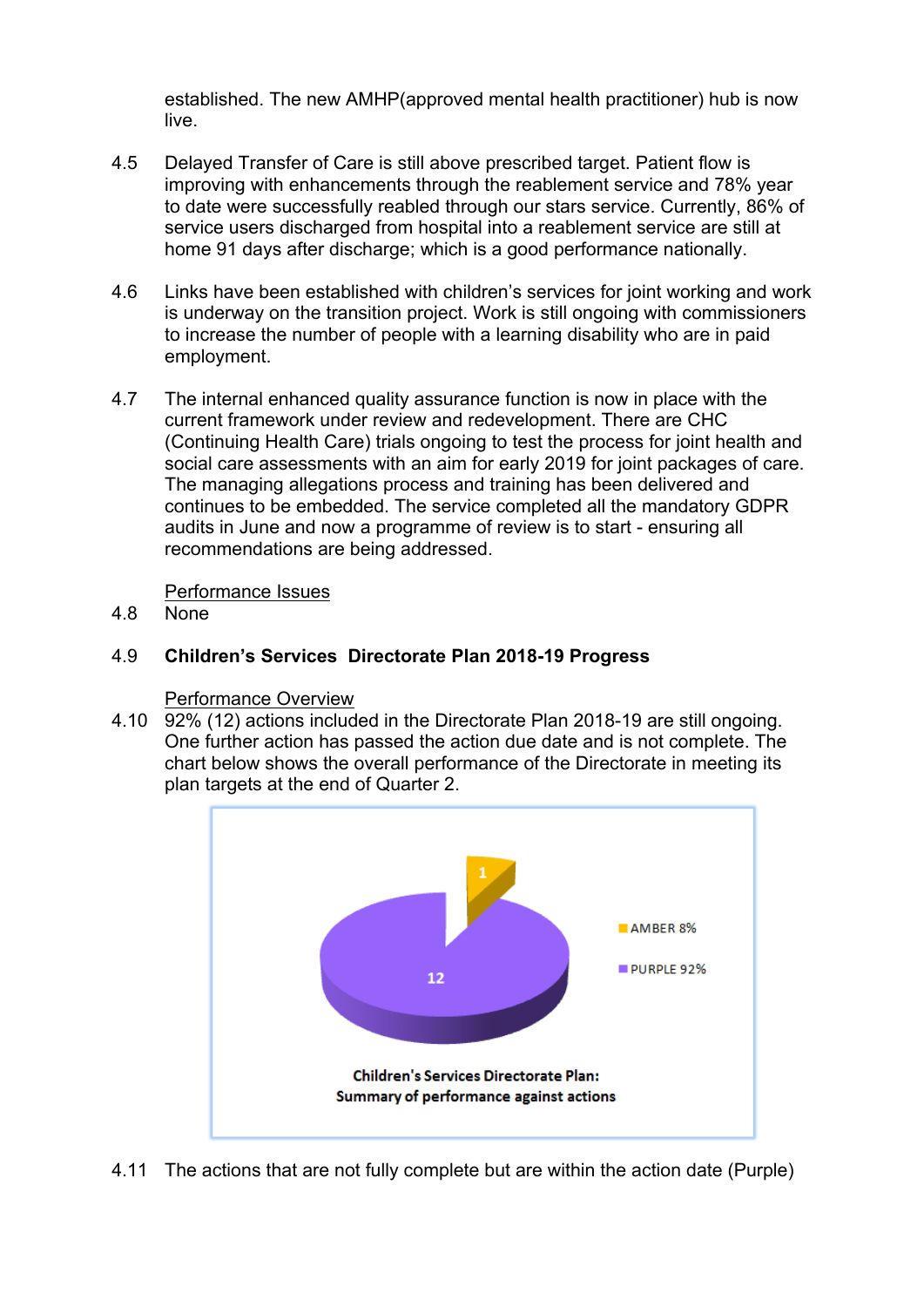relate to:

- $\triangleright$  Implement the School improvement Strategy to improve pupil achievement at all key stages
- $\triangleright$  Deliver the Family Service Model including the roll out of Locality Teams
- $\triangleright$  Embed the Early Help Strategy
- $\triangleright$  Alternative delivery model for youth service
- Continued implementation of SEND (Special Educational Needs / Disabilities) reforms
- $\triangleright$  Lead the development of a School Readiness Strategy and embed practice in line with the School Readiness Action Plan
- $\triangleright$  Implement the Ofsted Action Plan
- $\triangleright$  Redesign and implement the revised model for out of hours response for the most vulnerable children and adults
- $\triangleright$  Develop shared and innovative services to respond to children and families complex needs
- $\triangleright$  Improve workforce stability
- $\triangleright$  Improve placement sufficiency for cared for children
- $\triangleright$  Implement revised statutory changes in Working Together 2018 to all safeguarding activity
- 4.12 The action that is not fully complete and has passed the action due date (Amber) relates to:
	- $\triangleright$  To provide sufficient school places for all children within the Borough.

Quarter 2 Highlights

- 4.13 The consultation for the schools strategy was completed at the end of the summer term and was implemented at the start of the Autumn term. The primary/secondary progression/transition project has extended its reach and remit. The bid for strategic school improvement funding was unsuccessful however we have progressed to delivery of the EYFS (Early Years Foundation Stage) Language and Communication Strategy. The Schools' Strategy has strengthened the accountability framework around the collaborative partnership in addition to supporting the partnerships through the Collaborative Partnership Development and Challenge role.
- 4.14 Primary and secondary school places are subject to ongoing review. Cabinet approval gained in March 2018 for further expansions to meet forecasted need. Additionally, 2 secondary Free Schools are required in the Borough for 2020 and 2022 respectively. The Fair Access Protocol is under review with schools to ensure swifter but fair allocation of school places.
- 4.15 Locality network groups meet on a regular basis and are attracting significant numbers from a wide range of partner organisations. They feed into the family service model operational group and contribute to performance monitoring.
- 4.16 The Early Help Strategy is being embedded through regular reporting to CYPP (Children and Young Person's Partnership) and safeguarding. Quality assurance audits have been conducted in April 2018.
- 4.17 Options appraisal has been completed for the youth service with no change to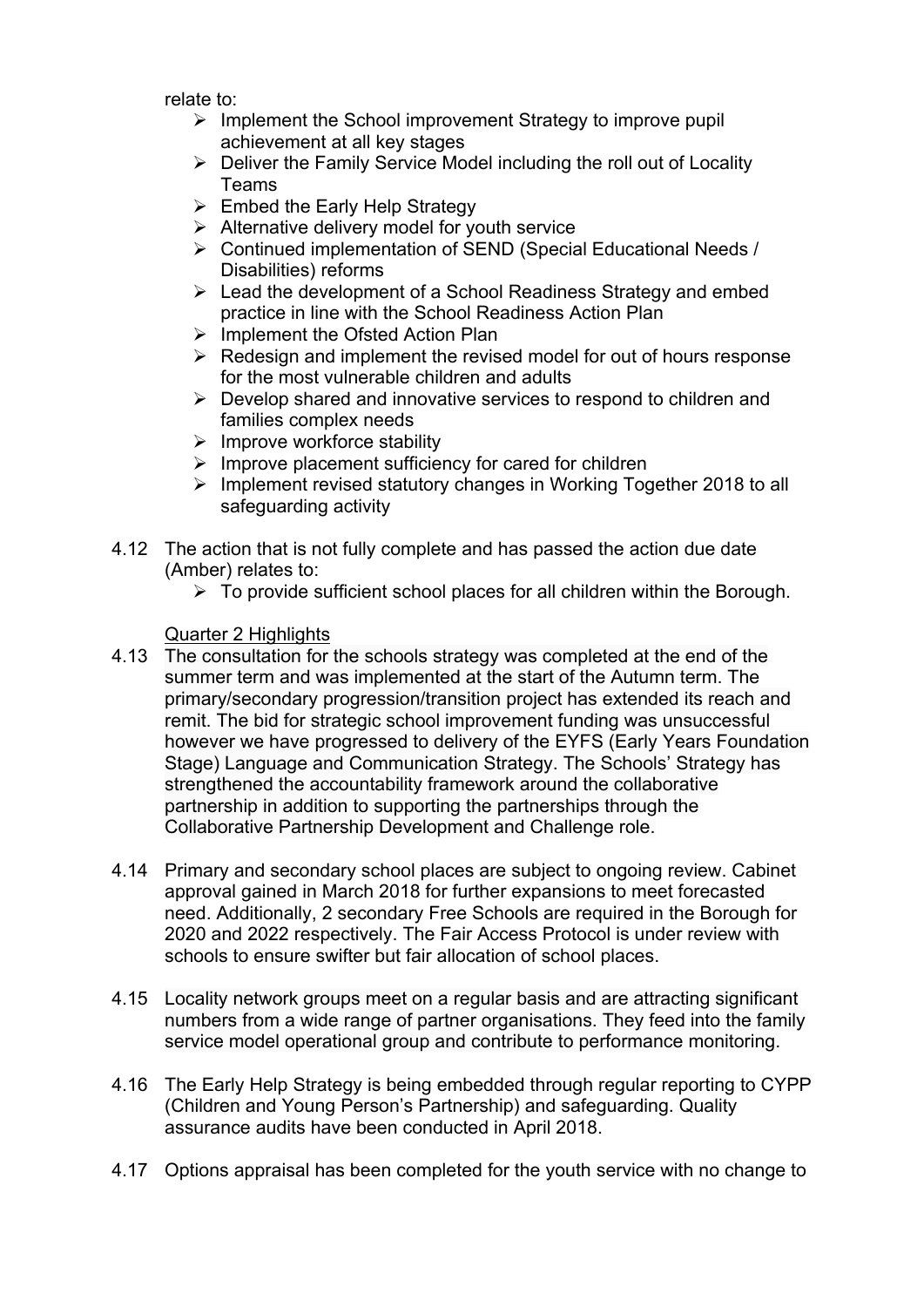the delivery model.

- 4.18 The second SEND Action Plan is now in place and progress is being tracked via the CWD (Children with disabilities) partnership Board. Some key areas of work include: 2 day peer challenge visit, independent legal training around the ECHP (Education Health and Care Plan) process as well as building work on the ASC (Autistic Spectrum Conditions) provision space with 2 mainstream schools. We are submitting a bid for a 75 place free special school for children with ASC. Agreed shared definition of SEN Support after the development of the SEN Support Policy pro-forma. Currently we are piloting a universal SEN Support plan that can be used from early years through to secondary to support the vision that the family only need to tell their story once.
- 4.19 Task group established to support development of a school readiness strategy.
- 4.20 Key actions from the Ofsted action plan have been implemented including revised QA framework, EHASH model launched, locality teams in place. There is a clear plan of how to move the permanence strategy forward.
- 4.21 The shared service has continued to be explored in respect of EDT (Emergency Duty Team). The project lead in Bury has completed a paper on what a shared service could look like and presented options for Rochdale to consider. Expect to agree a model by early November 2018.
- 4.22 Complex safeguarding lead has been appointed for GM and a work plan will be developed. Currently progressing plans to have a co-located service that will manage local complex safeguarding issues on a multi-agency basis. The co-design has started in respect of the local offer around complex safeguarding. Monies have been obtained from GMCA in order to lead on a strengthened early help/prevention approach to children and young people. The plans submitted by Rochdale outlining how this would be used were accepted.
- 4.23 Project plan and Project board now in place to drive implementation of NAAS (national assessment and accreditation system). "Leading Relational Practice programme" commenced in July and builds on previous Strengthening Practice Programme in Rochdale.
- 4.24 A cohort of children have been identified who need a bespoke family finding approach. Process and procedure has been agreed in how to progress this. Transformation monies have been obtained. Assessment and gap analysis is being undertaken in respect of foster carers to identify support needs.
- 4.25 A meeting was held with key partner agencies to consider the proposed changes within Working Together 2018. Key representatives across the region have been agreed and there are a number of key areas of development being considered including scrutiny and oversight of the regional arrangements. There is also opportunity to consider those areas where GM Local Authorities can come together to ensure effective and coordinated work is undertaken where appropriate. Working Together 2018 has now been published outlining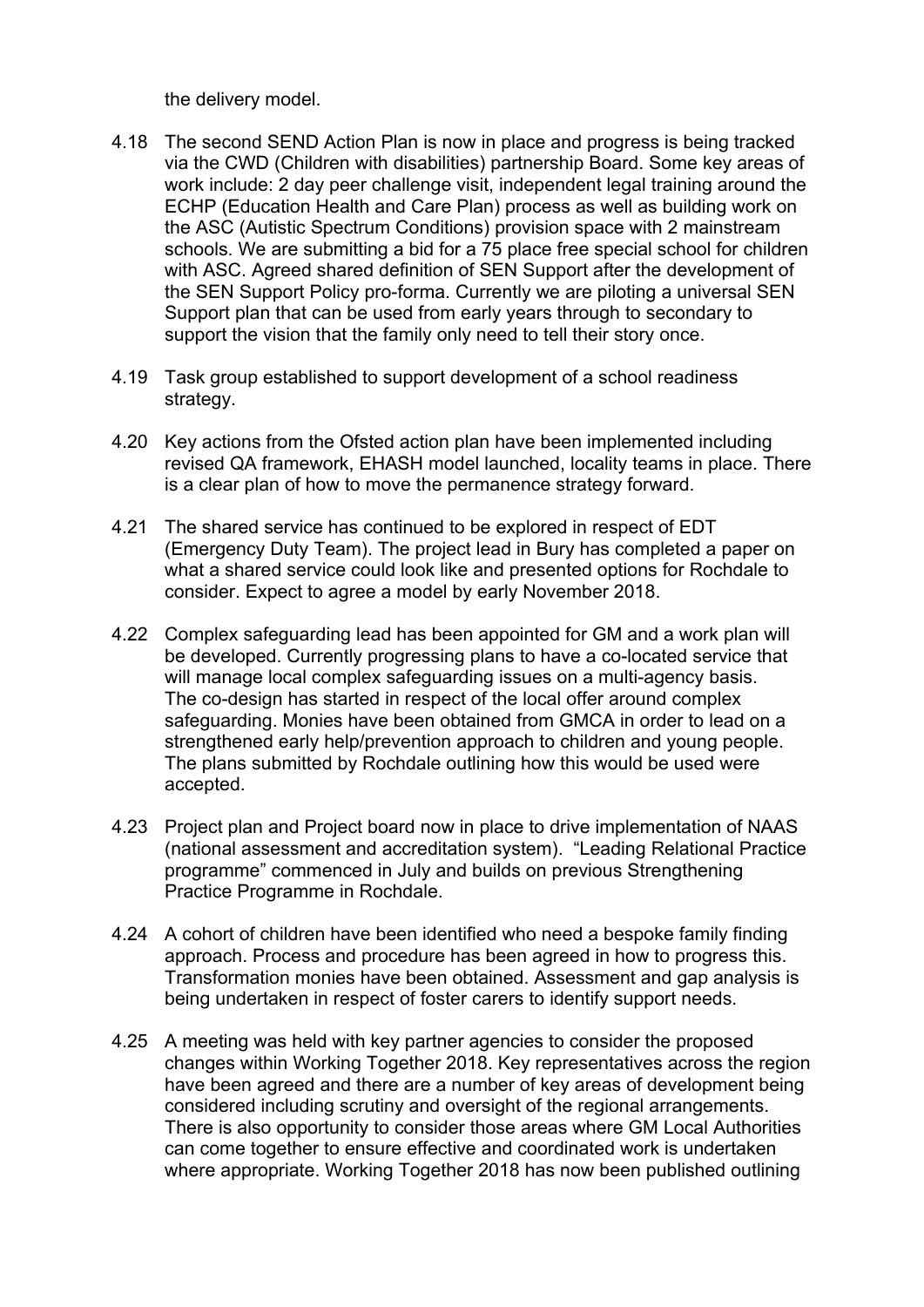what is working well and the changes needed around safeguarding activity.

Performance Issues

4.26 None

# 4.27 **Public Health & Wellbeing Directorate Plan 2018-19 Progress**

# Performance Overview

4.28 94% (17) actions included in the Directorate Plan 2018-19 are still ongoing. The chart below shows the overall performance of the Directorate in meeting its plan targets at the end of Quarter 2.



- 4.29 The actions that are not fully complete but are within the action date (Purple) relate to:
	- $\triangleright$  Provide a resilient and robust health protection system
	- $\triangleright$  Develop and implement the Integrated Prevention System Model
	- $\triangleright$  Lead the programme management and delivery of the prevention and access theme of the Rochdale Locality Plan
	- $\triangleright$  Support and enable the development of a strong and resilient Voluntary **Sector**
	- $\triangleright$  Lead the development of the Integrated Strategic Intelligence Function on behalf of the council, CCG and LCO
	- $\geq$  Lead the local mental health service transformation
	- $\triangleright$  Develop and implement a 3 year multi-agency Tobacco control Action Plan aligned to the GM tobacco Strategy and action plan
	- $\triangleright$  Implement a new delivery model for the Public Protection Service
	- $\triangleright$  Reduce avoidable deaths related to cardiovascular disease
	- $\triangleright$  Undertake a robust review of Link 4 Life and related leisure and culture services arrangements to ensure they are resilient and fit for purpose for the next 5-10 years
	- $\triangleright$  Implement agreed GM Population Health Plan programmes at a local level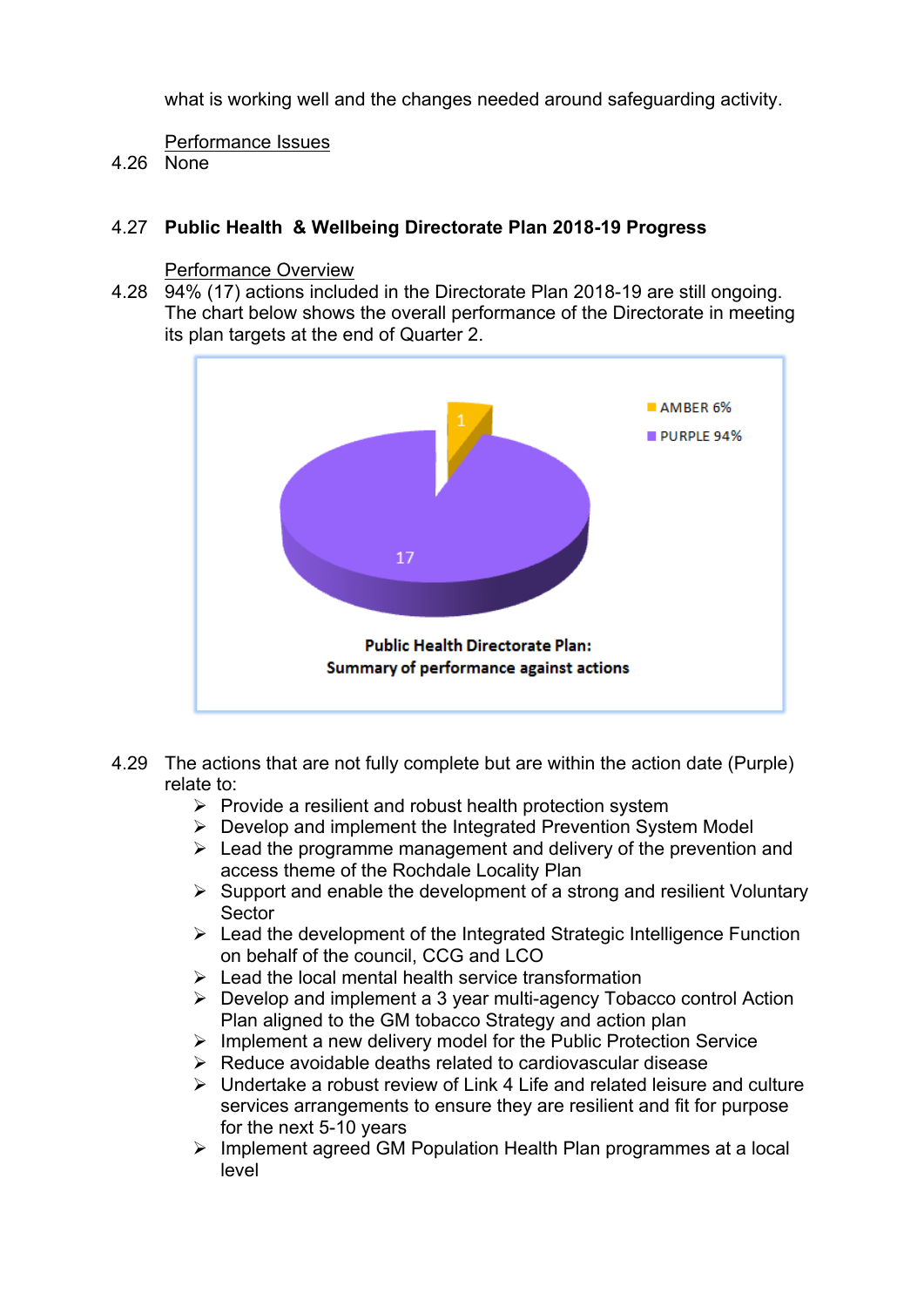- $\triangleright$  To lead agreed areas of the GM Population Health Plan on behalf of GM
- $\triangleright$  Develop and implement a behaviour change programme part of the wider commitment to changing the conversation between citizen and state.
- $\triangleright$  Reduce childhood obesity
- $\triangleright$  Robust commissioning of key prescribed and non-prescribed services
- $\triangleright$  Address key under-performing PH health outcomes relating to sexual health and oral health
- Complete a Joint Strategic Needs Assessment on Adverse Childhood **Experiences**
- 4.30 The action that is not fully complete and has passed the action due date (Amber) relates to:
	- $\triangleright$  Reduce avoidable deaths related to cancers

Quarter 2 Highlights

- 4.31 The outbreak plan has been developed across all agencies and will be signed off in Q3. A local screening uptake group has been meeting to improve uptake of breast, cervical and bowel screening and support has been provided to primary care colleagues. The annual flu programme will commence in Q3 for 2018/19 season including the staff vaccination programme.
- 4.32 The Integrated Prevention system 'Connecting You' has been launched with all staff recruited. The Community Connectors have collated a robust data set which is now informing processes and the evaluation framework for the system as a whole. The new community builder posts that have been recruited through transformation funding. To help facilitate their work in relation to strengthening community assets the Connecting You: Seed Fund has been established. This is a micro-grant fund of up to £2K amounts to help groups establish and strengthen community assets.
- 4.33 All transformation projects in the Prevention and Access theme are now implemented and delivering. The Prevention and Access Partnership Board is in place and overseeing the delivery of both GM and local transformation work.
- 4.34 Aim to award the contract for a new voluntary sector infrastructure support organisation in November with the organisation going live in January 2019.
- 4.35 Intelligence work undertaken has included the Joint Strategic Needs Assessment, adult neighbourhood profiles, analysis and briefings on a range of health data sets and work on developing outcomes and indicators for health and social care transformation. The ACE needs assessment has been procured and will commence in Q3.
- 4.36 To support the transformation of mental health services the local suicide prevention group continues to meet and the action plan refreshed.
- 4.37 Priorities around tobacco for the next 2 years have been agreed. The lead for the adult smoking transformation project is now in post and is developing the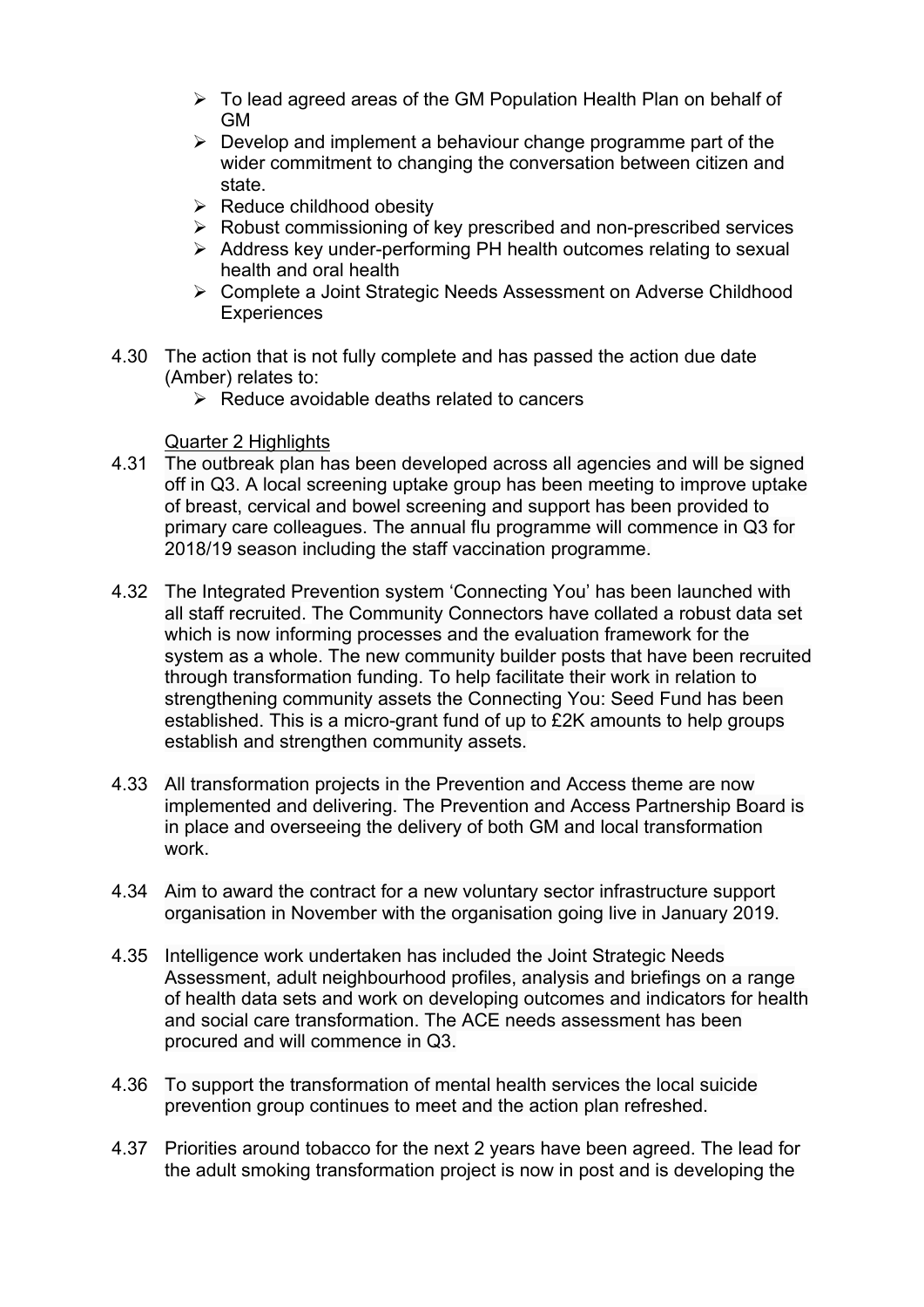implementation plan to establish a Pennine Acute Trust wide approach to tobacco addiction.

- 4.38 Following a process of engagement and participation Public Protection Service moved from Public Health and Well-being to Neighbourhoods Directorate from 1 October 2018.
- 4.39 A local group was established and supported to improve uptake of cervical, breast and bowel cancer to reduce avoidable deaths. Plans currently underway to assimilate Rochdale into a GM framework once current contract with Living Well Taking Control ends to prevent deaths related to cardiovascular disease.
- 4.40 A post has been recruited to deliver new ways of working between L4L and council services.
- 4.41 Public Health, together with leads from across the council, have come together to progress RBC in becoming a gold standard workplace wellbeing employer. Workforce Wellbeing stakeholder event is being planned for January 2019. The GM Suicide Prevention Plan was developed and publicised widely on Suicide Prevention Day in September across Greater Manchester.
- 4.42 29 organisations/teams have signed up to the Sugar Smart UK website and together 34 actions to reduce sugar have been put in place. The next phase is to encourage those partners to record all the interventions. We have developed an information and activity pack for all children in reception (and their parents) to be delivered as part of our National Child Measurement Programme. 29 schools are undertaking the daily mile; 6,730 children take part in the Daily Mile at least once a week. We aim to support 10 schools to implement the Daily Mile by March 2019. The Daily Toddle is now being rolled out to all private and voluntary in September 2018
- 4.43 Implementation of new drug and alcohol service completed and contract and performance meetings now underway Pennine Care Health Visiting and School Nursing contracts likely to be extended for a year to align with Family Services model.
- 4.44 The adverse childhood needs assessment is in the process of being procured

Performance Issues

4.45 None

Alternatives Considered

4.46 None

# **Costs and Budget Summary**

5. None